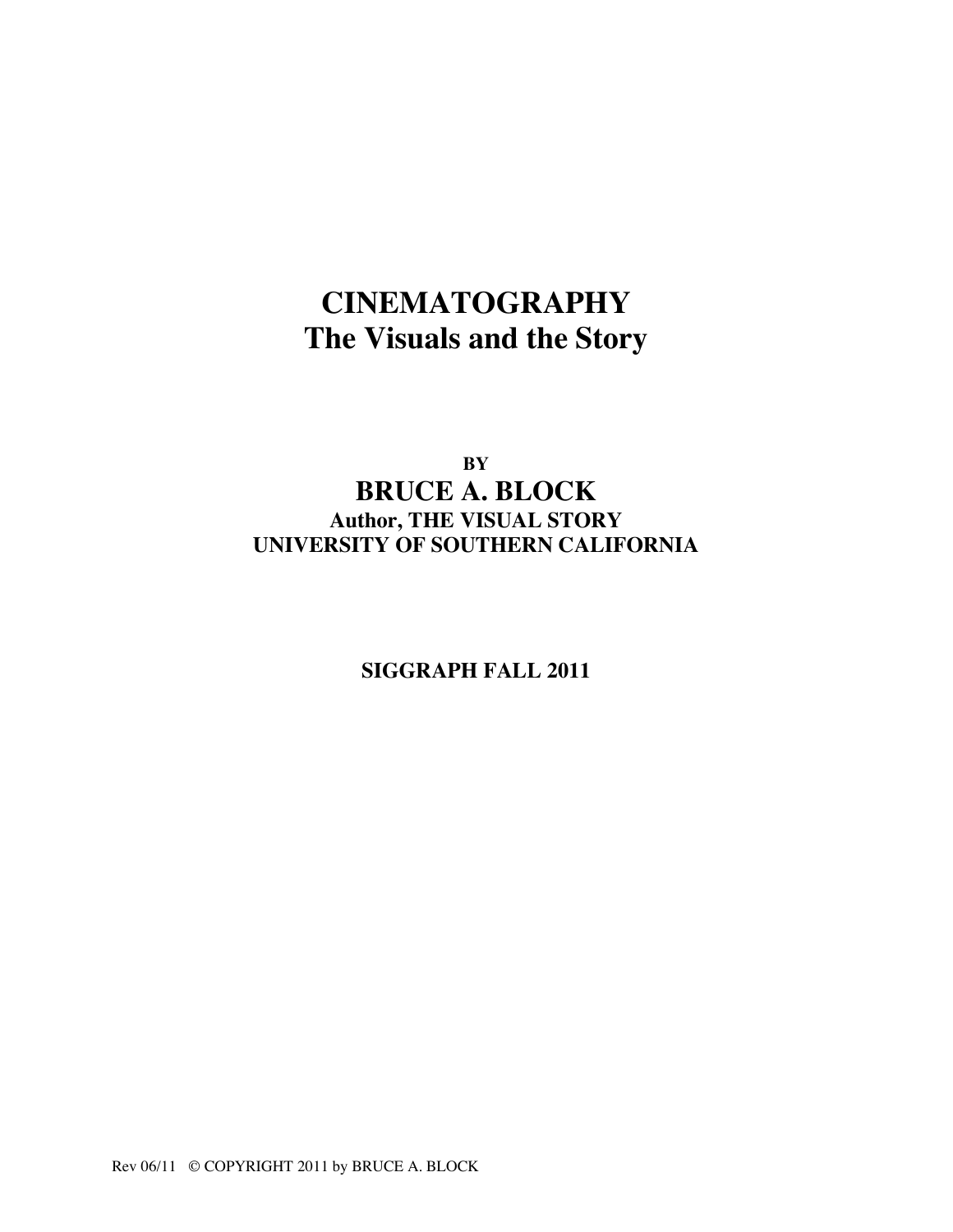# ABSTRACT

A writer is concerned with story structure. A musician is concerned with musical structure. A picture maker must be concerned with visual structure. If you create pictures for video games, feature films, animation, television shows, advertisements, or Imax movies, there is only one language available to you. The language is called "visual structure".

Anyone creating visuals always confronts the same basic questions: How can you create, control and sequence your visuals so they tell a story? How can you link the visuals to the story so they support each other? How can you make your visuals unique and use them to communicate with the audience?

The answer to all of these questions is based on understanding the key building blocks to all types of visual structure. These visual building blocks are: space, line, shape, color, tone, movement, and rhythm. It is through the control of these basic visual building blocks that every picture maker stirs an audience's emotions, creates unique visual styles and controls the critical relationship between story and visual structure.

A definition of these visual building blocks can be found in any design class but the more important concept is how to use visual structure in relation to a story narrative. How do the two separate worlds of visuals and story fit together? If they remain separate, you end up with pictures that can work against the story, overwhelm the story or distract your audience from the story. When the visual structure and story structure are linked together, their final product can transform a production into a unique, entertaining and emotional experience for the audience.

This class is an overview about connecting visual structure and story structure together; not just in a theoretical way but also in a practical way that works in the direct production of both live action and animated projects. The principles discussed can be applied to productions of any length from commercials, to feature films, to open-ended Internet game environments. In any media platform, visual problems can be solved by understanding visual structure and its critical relationship to story structure.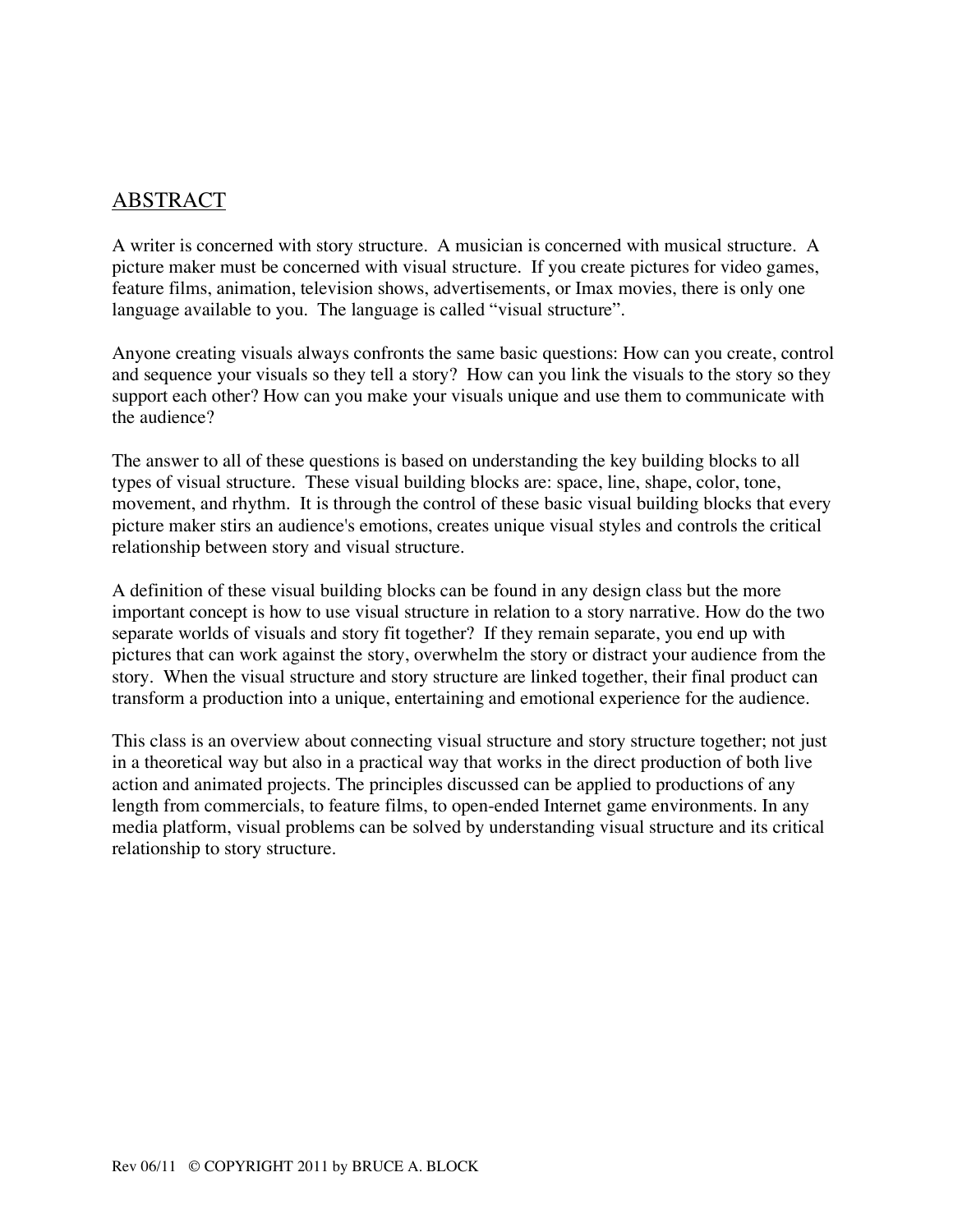# ABOUT BRUCE A. BLOCK

www.bruceblock.com babgroup@earthlink.net

Mr. Block has over thirty years experience in the technical, visual and production aspects of live action cinema, television, CGI and traditional animation. His career encompasses every type of film/digital production including feature films, television, live-action, animation, video games, commercials, documentaries, visual effects, and Imax films.

Mr. Block is the author of The Visual Story published by Focal Press. His book, available in several languages, is used professionally and educationally all over the world as the classic contemporary text on visual structure.

His recent producer and visual consultant credits include: *How Do You Know*, *The Holiday*, *Something's Gotta Give*, *Stuart Little*, *As Good As It Gets*, *Spanglish*, *America's Sweethearts*, *What Women Want* and *The Parent Trap*.

Mr. Block has been a professor for over thirty years at the USC School of Cinematic Arts where he teaches required master classes in visual structure. He also conducts seminars in North America and Europe for universities, advertising agencies, animation studios, game design companies, and national film boards.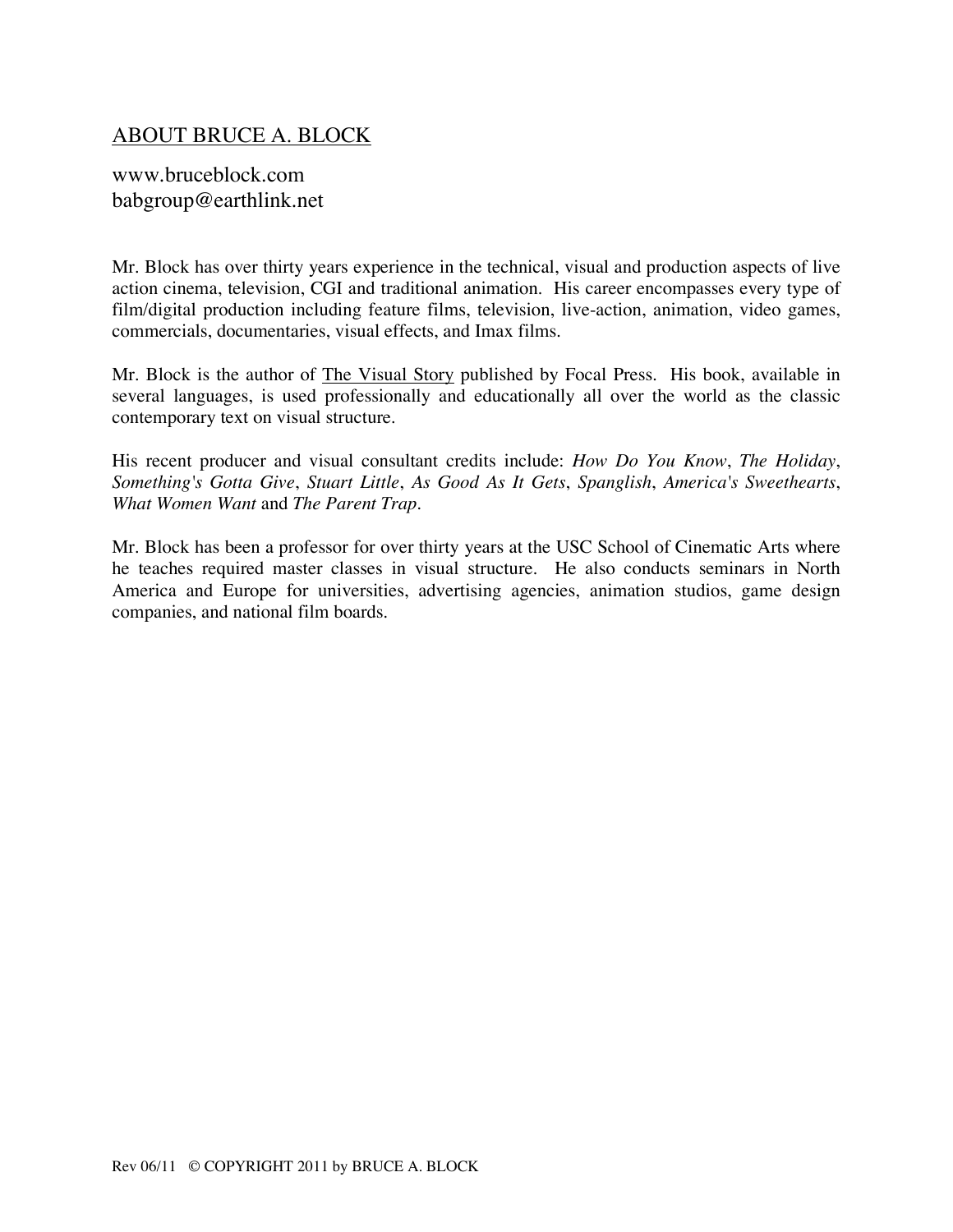# **CINEMATOGRAPHY The Visuals and the Story**

Picture making of any kind is based on controlling seven basic visual components: SPACE, LINE, SHAPE, TONE, COLOR, MOVEMENT and RHYTHM. Any basic design course can define these seven components but here they can be directly related to visual and story structure.

#### **SPACE**

The real world is three-dimensional, having height, width, and depth. But, the physical nature of a screen is two-dimensional. Movie, television and computer screens are flat surfaces that can be measured in height and width but practically speaking, have no depth.

The challenge is to portray our three-dimensional world on a two-dimensional screen surface and have the result appear believably three-dimensional. A viewer should be able to watch the screen's two-dimensional pictures and accept the images as a realistic representation of our three-dimensional world. There are two basic types of space.

Deep Space is the illusion of a three-dimensional world on a two-dimensional screen surface. It's possible to give an audience the visual experience of seeing a threedimensional space (height, width and depth), even though all of the depth is illusory. There is never real depth because the screen upon which the picture exists is only twodimensional. Stereoscopic 3-D may be coming to a screen near you but Stereoscopic 3-D relies on the same deep space illusions usually reserved for creating depth on a 2-D surface.

Flat space is the opposite of deep space. Deep space gives the illusion of a threedimensional picture on a two-dimensional screen surface but flat space is not an illusion. Flat space emphasizes the two-dimensional quality of the screen surface. This creates a completely different kind of visual space.

#### LINE & SHAPE

Lines are everywhere in the real world. For example, doorways have two vertical lines and a volleyball has a circular line. The real world is also full of shapes. A door is a rectangle and volleyball is a sphere. Lines and shapes are closely linked because they define each other.

Line differs from the other visual components, because lines only appear due to tonal contrast. Depending on the contrast, a line can be revealed or obscured. To make recognizing lines easier, they can be divided into seven perceptual types.

Just as there are basic types of spaces and lines, there are basic shapes. The basic shapes are the circle, square and the equilateral triangle. Shapes exist in visual spaces that can be flat or deep.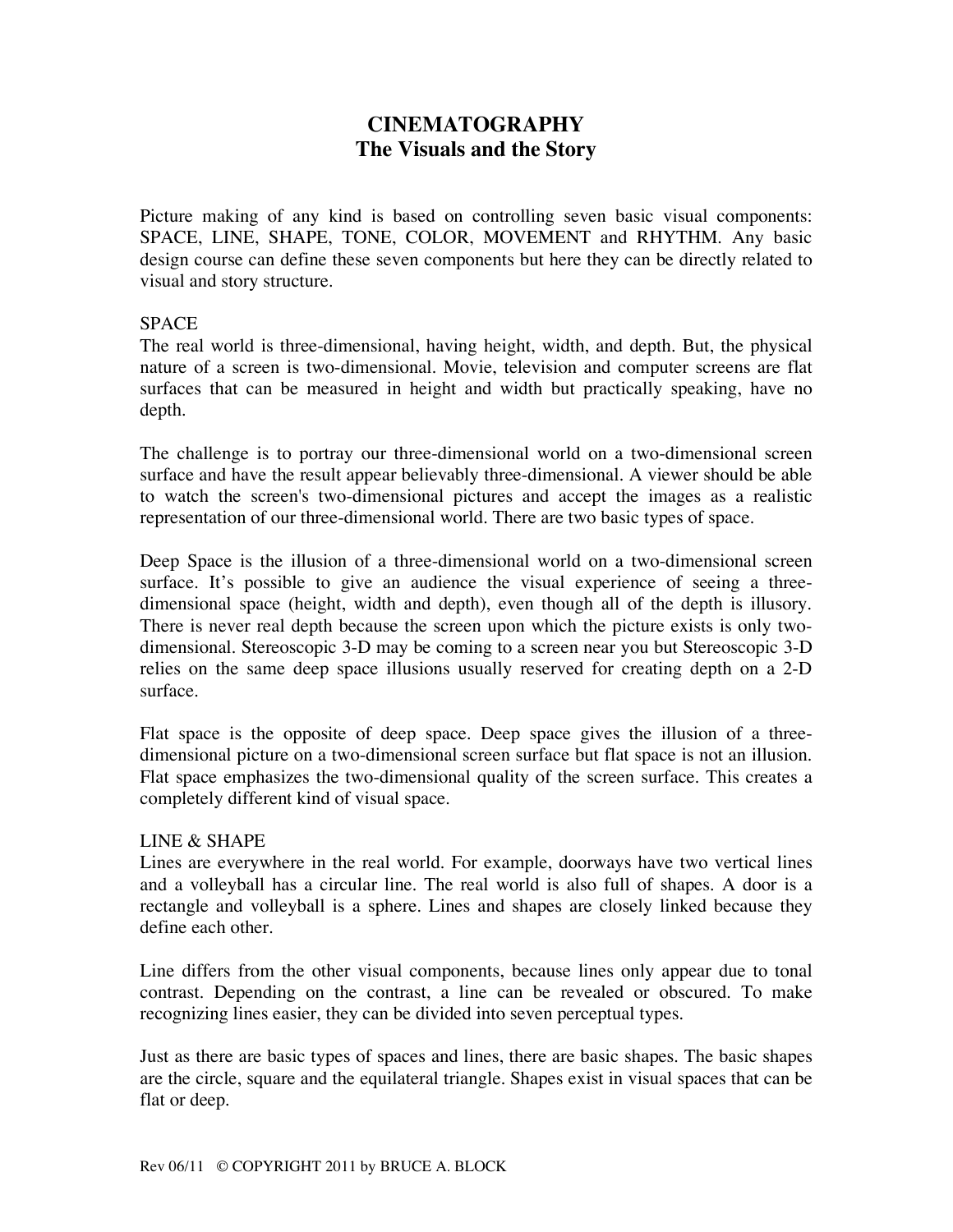#### TONE

Tone refers to the brightness of objects. Controlling the brightness of objects is critical when creating pictures in black & white or color. Working in color can distract a picture maker from the important visual control that tone has on a picture. The tonal range of a picture helps direct the audience's attention to a specific part of the frame and also affects mood and emotional feeling.

#### COLOR

Color, without a doubt, is the most misunderstood visual component. The additive and subtractive color systems are often mistakenly combined into a single incorrect system. Most people believe that the primary colors are red, green, yellow or blue. Many elementary school teachers believe that red, green, blue and yellow "look" primary, so magenta and cyan (which are primary subtractive colors) aren't introduced.

Color psychology and story telling/structural use is based on the subtractive color wheel, which includes the mixing of paint, pigments and dyes.

#### **MOVEMENT**

Movement is based on three areas: object movement, camera movement and the movement of the audience's point-of-attention as they watch a screen.

#### RHYTHM

Rhythm is easy to experience, but difficult to describe. Rhythm is perceived in three different ways: we hear it, we see it and we feel it. Every rhythm is made up of three subcomponents: alternation, repetition and tempo.

All of the basic visual components can be related to story structure so that a visual structure for these components can be created and used to help tell the story, create a unique visual style and engage the audience emotionally.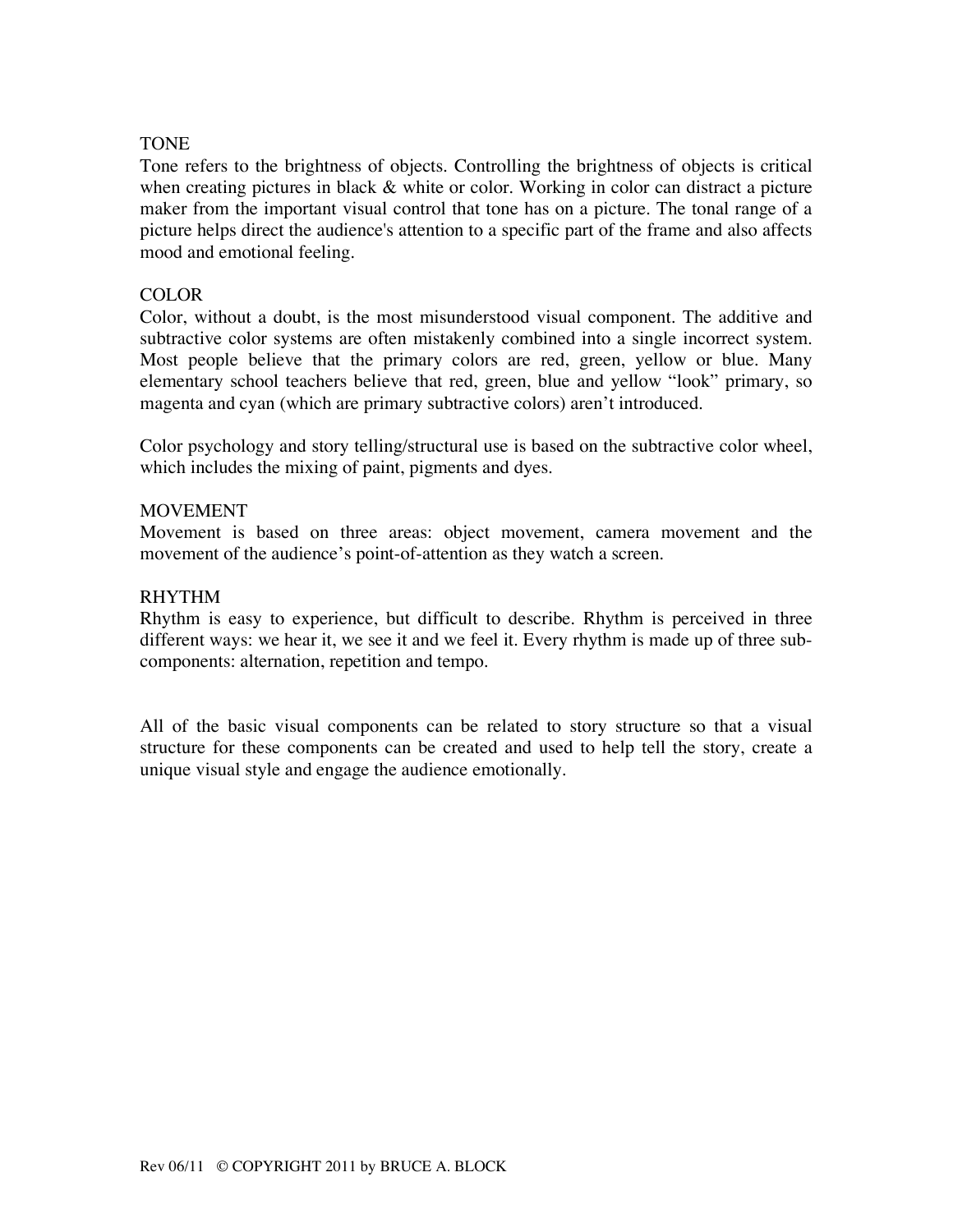# VISUAL STRUCTURE

In order to understand visual structure you must understand story structure. A story usually exists as words written on a page. The term 'story' refers to any length or type of story…from a simple appearance of a logo, a brief commercial, a short film, escalating levels of a video game, navigation through an Internet site, a sitcom, a feature length dramatic film or an Imax travelogue. The printed page is fine if you're reading the story but a different format is needed to visualize a story's structure. The structure of any story can be charted on a graph.

#### **GRAPH A**



This is a story structure graph. The horizontal axis of Graph A indicates the time length of the story (120 minutes in this example). The vertical axis represents the intensity of the story. 'Story Intensity' refers to the degree of conflict in the story. The "0" on the story intensity scale indicates a lack of intensity and "100" indicates maximum intensity.

Every story, no matter how brief or extended, has an exposition, conflict, climax and resolution.

#### **GRAPH B**

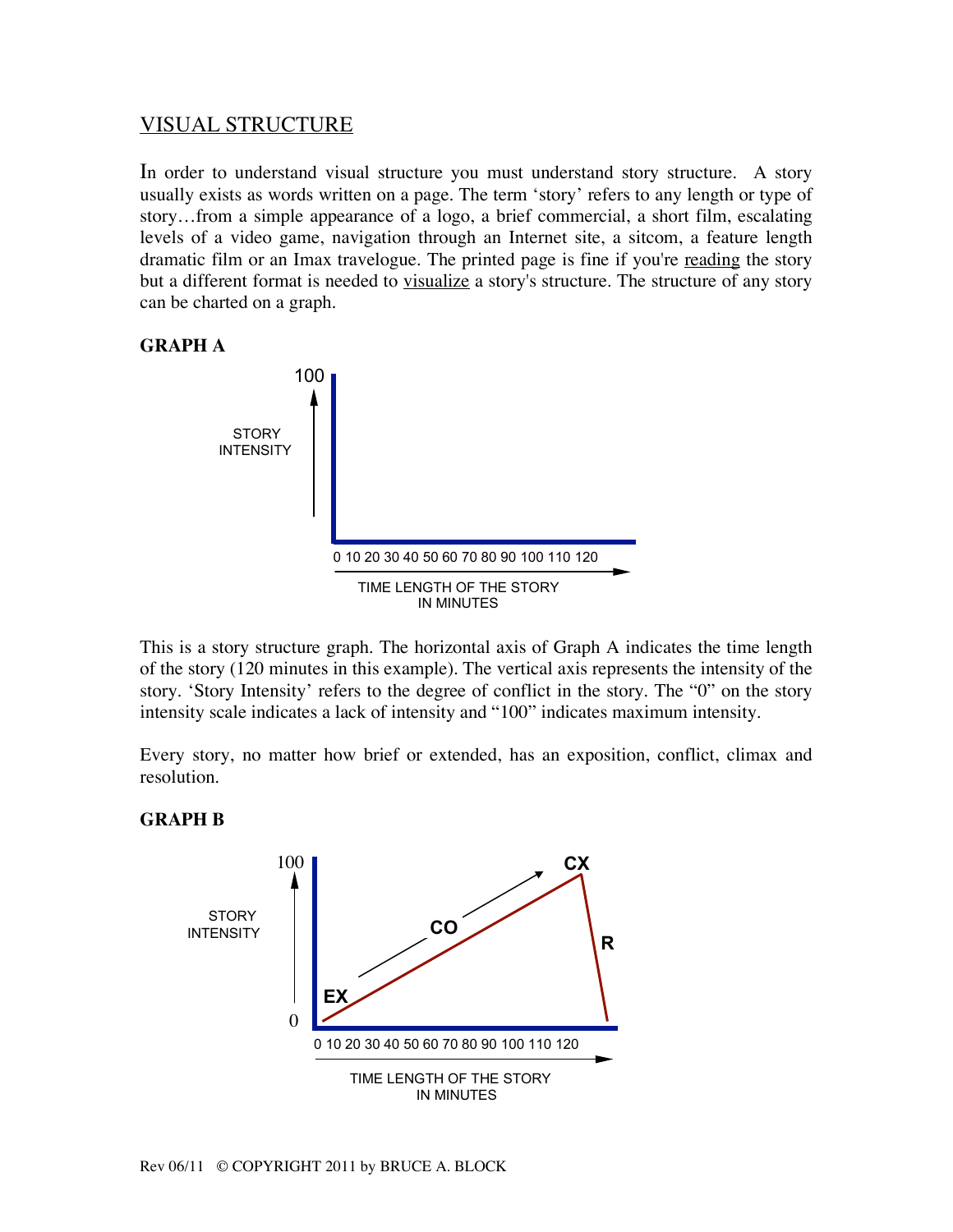A line drawn on the graph represents the story's intensity. In Graph B, the story begins with the exposition (EX) where the story intensity is low or at "0" on the story intensity scale. The intensity begins to build as the story moves into the conflict (CO). The intensity of the conflict continues to increase until the climax (CX), which is the most intense part of the story conflict. In the resolution (R), the story intensity diminishes and the story ends.

A story begins with exposition; a conflict builds in intensity to a climax and then resolves into an ending. The terms used to describe the three basic parts of a story's structure also apply to visual structure.

## **VISUAL EXPOSITION**

Just as there's story exposition, there's also visual exposition. The story exposition defines the characters, the story situation, the location, the time period, etc. The visual exposition, defines how the basic visual components will be defined and used to support the story.

A story begins: "Once upon a time there was a happy family". This exposition could be expanded to: "Once upon a time there was a happy family who lived in a specific type of visual space with specific types of lines, shapes, colors, tonalities, movements and visual rhythms." Now there is a story exposition and a visual exposition. Rules for visualizing the story have been created. The picture maker has used the visual exposition to provide a visual definition for the subject and the story.

The story and visual exposition are, ideally, revealed at the same time. In Steven Spielberg's *Jaws*, the music, visual and story exposition occur simultaneously. The audience hears ominous bass chords (the shark's theme song), a slow moving underwater camera looks for victims (the shark's visual point-of-view) and the shark devours an innocent swimmer (the story is about a killer shark). Spielberg sets up his musical, visual and story exposition in the opening sequence of his film. The audience learns the rules for the music, the camera and the story in this exposition. The audience has received all the facts they need to begin their adventure.

In *Jaws,* the music, visual and story rules created in the exposition never change. The theme music accompanies the shark's appearance, the shark's underwater view is always photographed in the same way, and the shark continues to attack. The audience so completely associates the music and camera angle with the shark that actually showing the shark becomes unnecessary. The expositional theme music and camera angle automatically trigger an emotional response (fear) in the audience.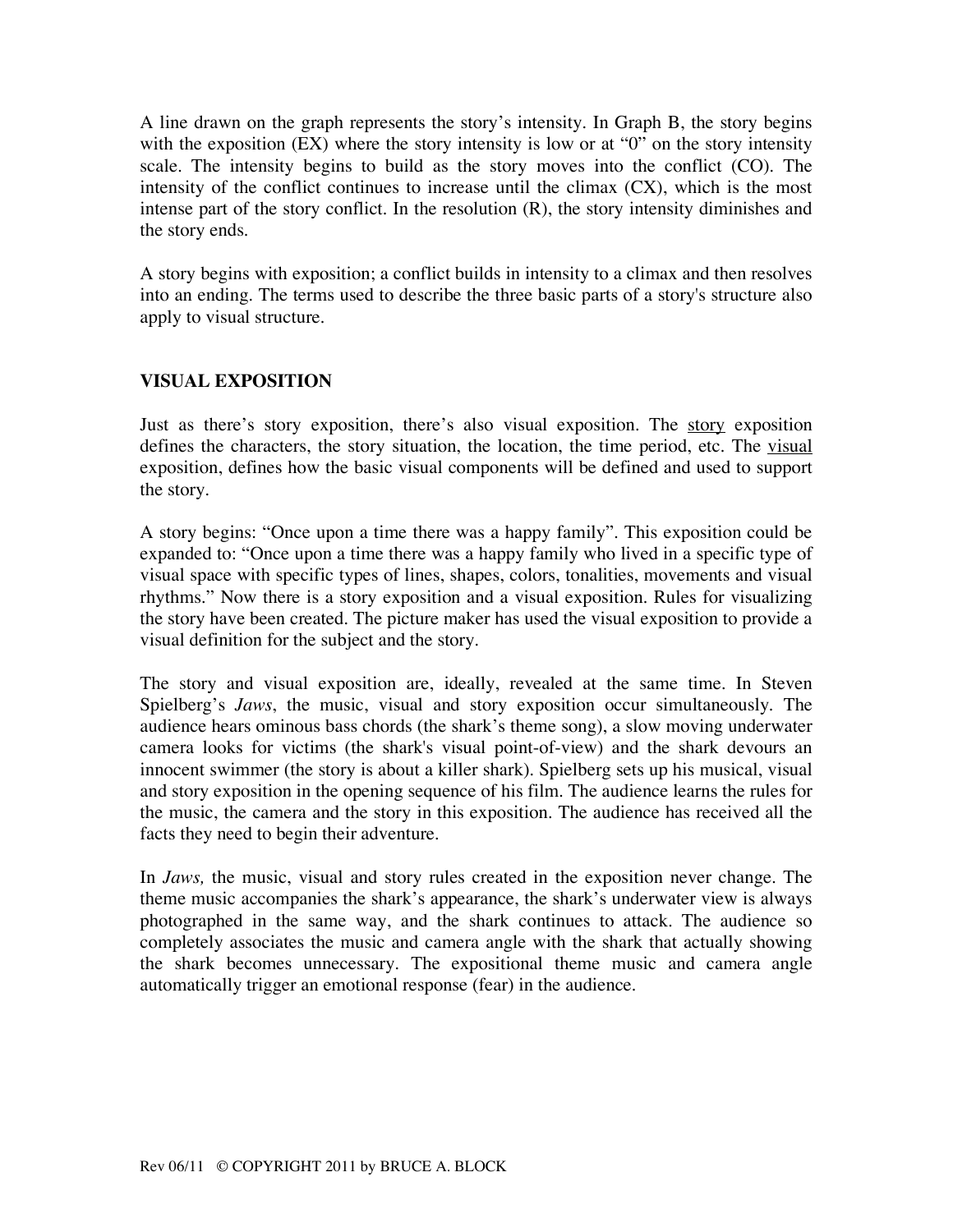The visual exposition can set up the visual structure for all of the basic visual components. Any visual component can be assigned to almost any emotion, mood, situation or character trait. The visual exposition can define the meaning of every visual component in the same way that the story exposition defines the personality of characters, situations and locations in the story.

The visual rules defined in the exposition become the guidelines for everyone involved in the production. The visual component choices for space, line, shape, tone, color, movement and rhythm will determine the correct directorial choices, lenses, camera angles, locations, costumes, and design elements in any type of production. Visual rules create visual unity, a unique and well-defined visual style and a visual structure that parallels the story structure.

## **VISUAL CONFLICT & CLIMAX**

Visual structure, like story structure, has a conflict and a climax. A story, large or small, internalized or externalized, is based on a conflict. A writer uses words to create story conflict and intensity. A musician uses melody and instrumentation to create musical conflict and intensity, and picture makers use space, line, shape, tone, color, movement and rhythm to create visual conflict and intensity.

Because any story is based on a conflict that builds in intensity to a climax (a point where the conflict must end) the picture maker should increase or decrease the visual intensity within a shot, from shot to shot or from sequence to sequence to parallel or mirror the conflict intensity in the story.

### **THE VISUAL RESOLUTION**

In a story's resolution, the conflict ends and the story's intensity decreases. The visual intensity should usually do the same. The story resolution allows the author to tie-up loose ends and complete any unfinished story plot points. The visual resolution can support this diminished intensity.

In *Jaws*, the final shot of the film is a slow paced wide shot as the victorious survivors swim to shore. All of the visual intensity from the climax/climax is gone, and the final shot communicates an emotional calm.

# **THE KEY TO VISUAL STRUCTURE**

Visual structure and the control of its intensity are based on an understanding of The Principle of Contrast & Affinity.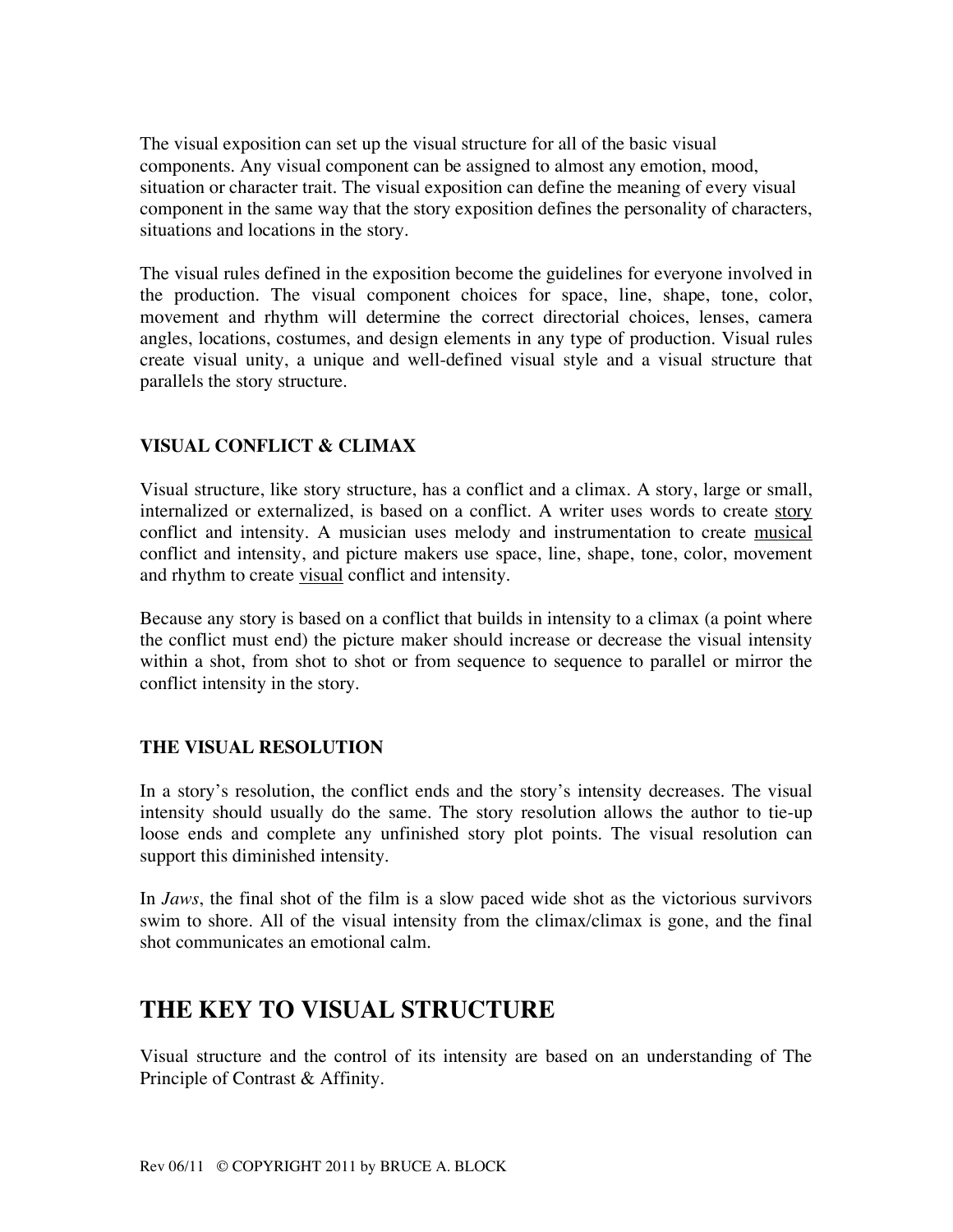Contrast means difference. Tone refers to the brightness of objects and can be used to illustrate contrast.



Tone can be organized using a gray scale. Contrast of tone means two shades of gray that are as different as possible in terms of brightness. The two gray tones with maximum contrast or difference are, obviously, the black square and the white square. A picture with maximum tonal contrast would use only black and white tones.



This shot, only black and white, is an example of maximum contrast of tone.

The opposite of contrast is affinity, which means similarity.



Any gray tones next to each other on the gray scale have affinity. A picture illustrating maximum affinity of tone would use a limited portion of the gray scale.



These shots are examples of tonal affinity. One uses only black and dark gray, and the other shot uses two light gray tones.

Every visual component (space, line, shape, tone, color, movement and rhythm) can be described and used in terms of Contrast & Affinity.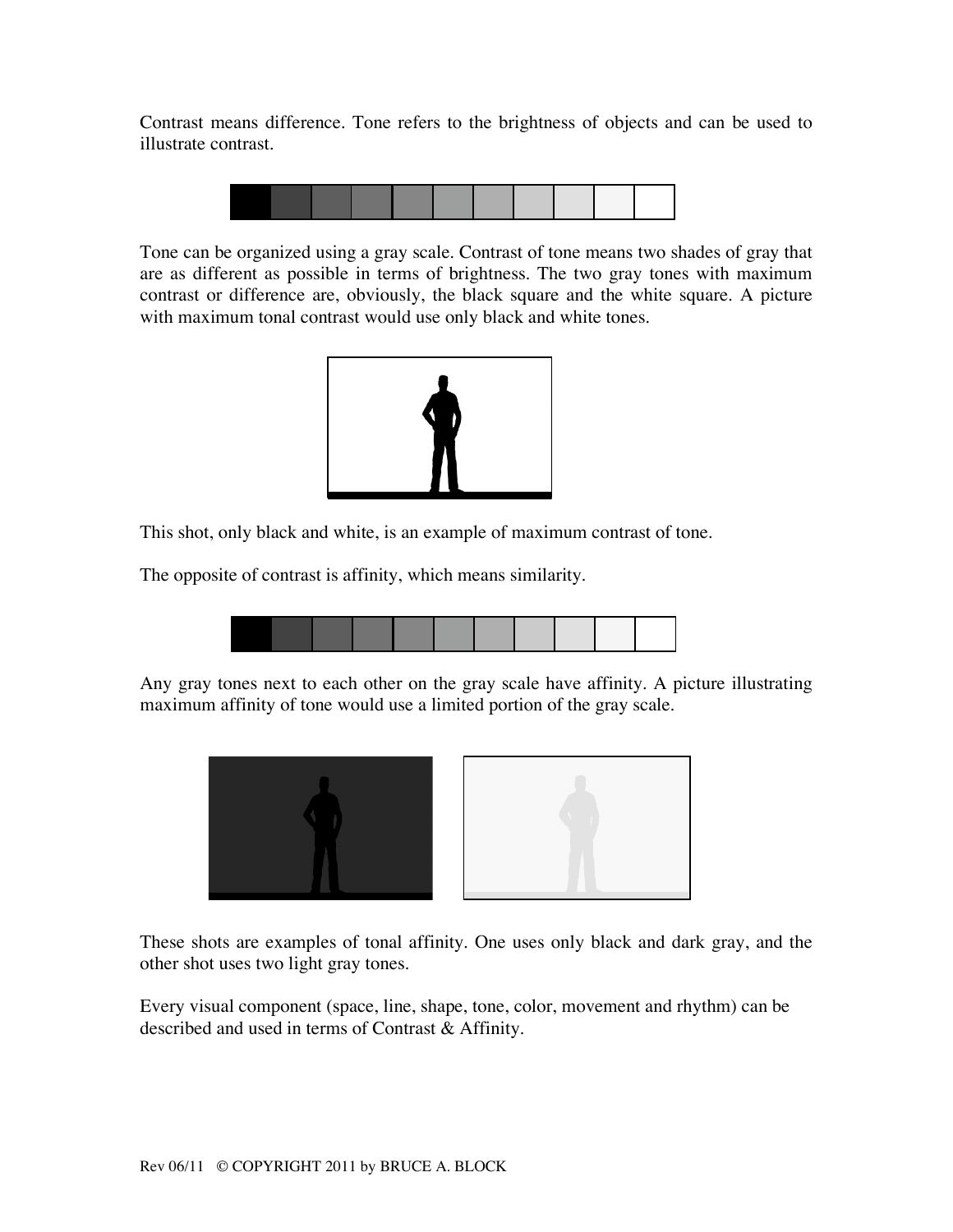*Contrast* means difference, and *affinity* means similarity.

The Principle of Contrast & Affinity states:

# **The greater the contrast in a visual component, the more the visual intensity or dynamic increases.**

# **The greater the affinity in a visual component, the more the visual intensity or dynamic decreases.**

More simply stated:

# **CONTRAST = GREATER VISUAL INTENSITY**

# **AFFINITY = LESS VISUAL INTENSITY**

What does "visual intensity" mean? A high-speed state-of-the-art roller coaster ride is intense; a sleeping kitten is not. A wild action sequence in a summer 'popcorn movie' is exciting; a photo of a motionless ocean on an overcast day is not. A computer game can be exciting, soothing or dull. A television commercial can be agitating or seductive. A documentary can be alarming or reassuring. These emotional reactions are based on the intensity or dynamic of the audience's emotional reactions when they see a movie, read a book, or listen to music. The audience's reaction can be emotional (they cry, laugh or scream), or physical (their muscles tense up, they cover their eyes, they fall asleep). Usually, the more intense (contrasting) the visual stimulus, the more intense the audience's reaction.

A good writer carefully structures words, sentences and paragraphs. A good musician carefully structures notes, measures and bars. A good cinematograhper, game designer, director, production designer, or editor structures visuals by applying the Principle of Contrast & Affinity to the basic visual components.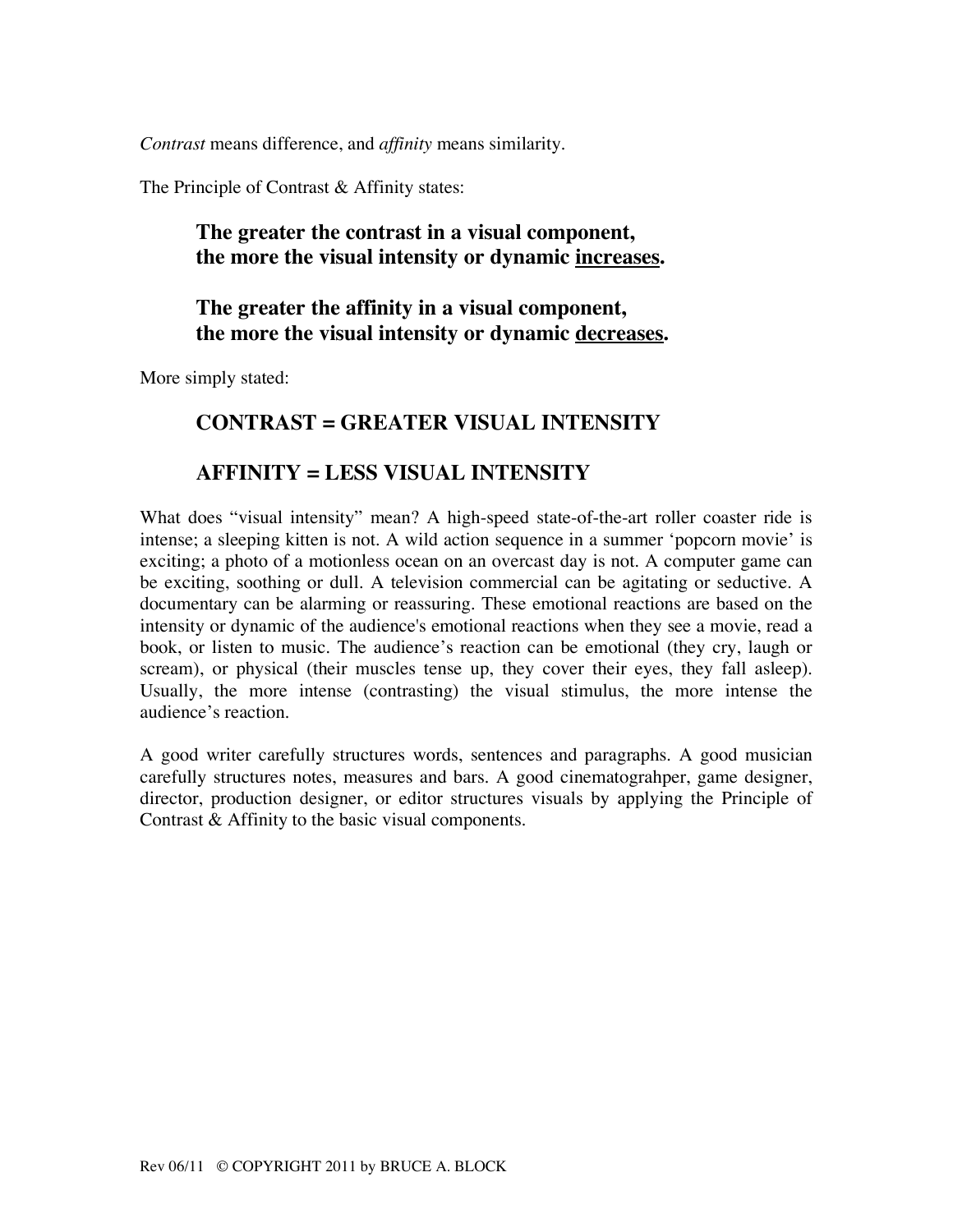The effect of the Principle of Contrast & Affinity is demonstrated here:



The right half of this picture is full of contrasting lines & shapes that create visual intensity. The left half lacks intensity due to the visual affinity. Each half of the picture has a different visual personality, which reveals itself as an emotional, intellectual or muscular response from the audience.

Here's another example:



This is a storyboard. Each shot lasts one second. The frame starts white and then goes black, then white, black, etc. This alternation of white/black will continue for a full minute. The audience's response is fairly predictable. The rapid assault of contrasting black/white shots will become intense. The film is all contrast; it may be too intense.



This is a revised storyboard. Every frame is the same gray tone; nothing changes. The audience will watch this for a full minute and, of course, find it dull and monotonous. The plan is all affinity. It lacks visual dynamic.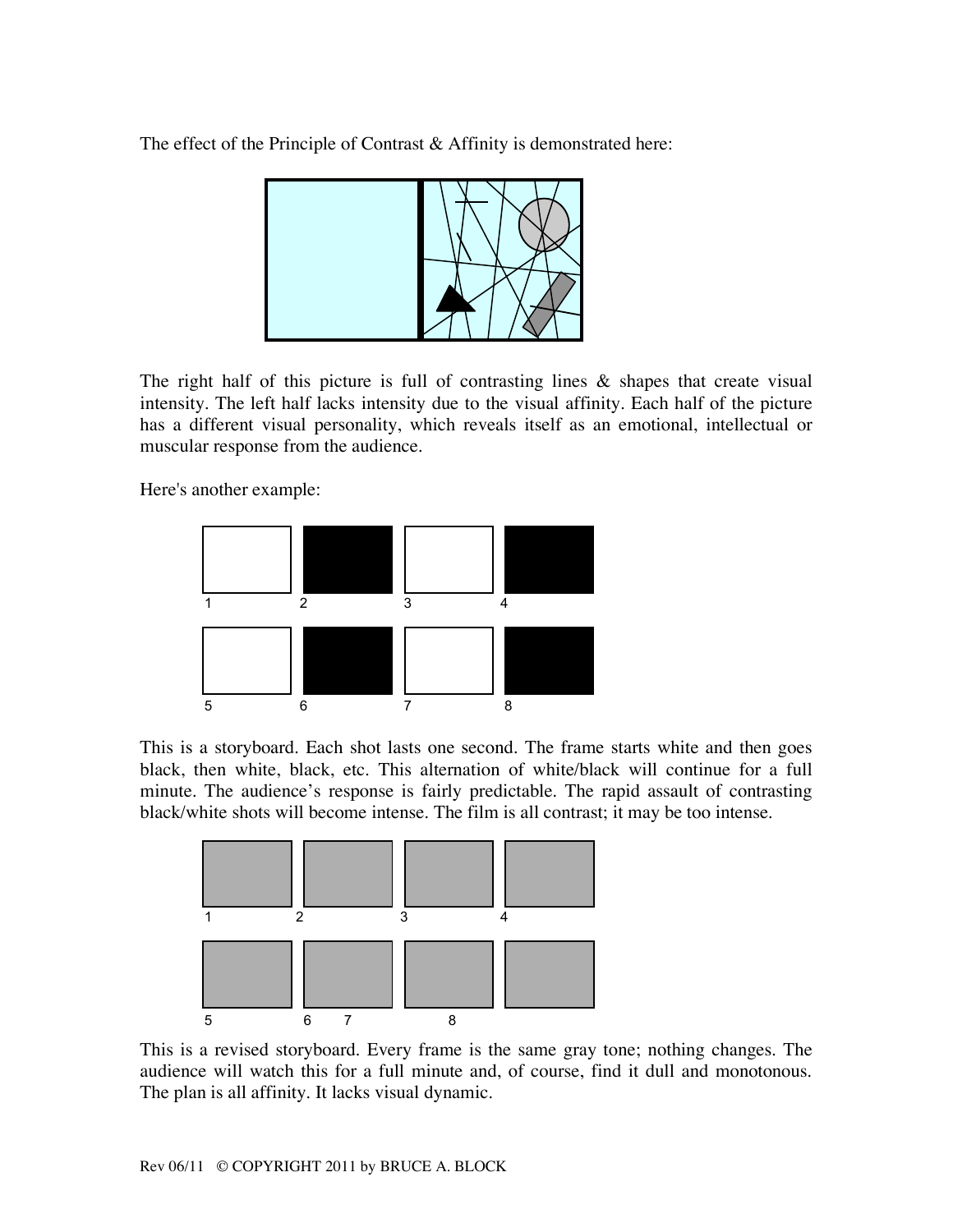The contrast of the alternating white/black sequence is too intense, and the affinity of the gray sequence has no intensity at all.

Although the Principle of Contrast & Affinity is simple, using it gets complicated. Each of the seven basic visual components (space, line, shape, color, tone, movement and rhythm) can be broken down into various sub-components, and all of them must be controlled and orchestrated using Contrast & Affinity. Controlling visual structure becomes possible when the basic visual components and the Principle of Contrast & Affinity are understood,



#### **THE VISUAL STRUCTURE GRAPH GRAPH C**

This familiar graph represents story intensity. The story can be a commercial, a short film, a series of levels in a computer game, a television show or a feature film. In any case, the graph indicates the story's exposition, an intensifying conflict, a climax and a resolution. A second graph can be added that represents the visual intensity.